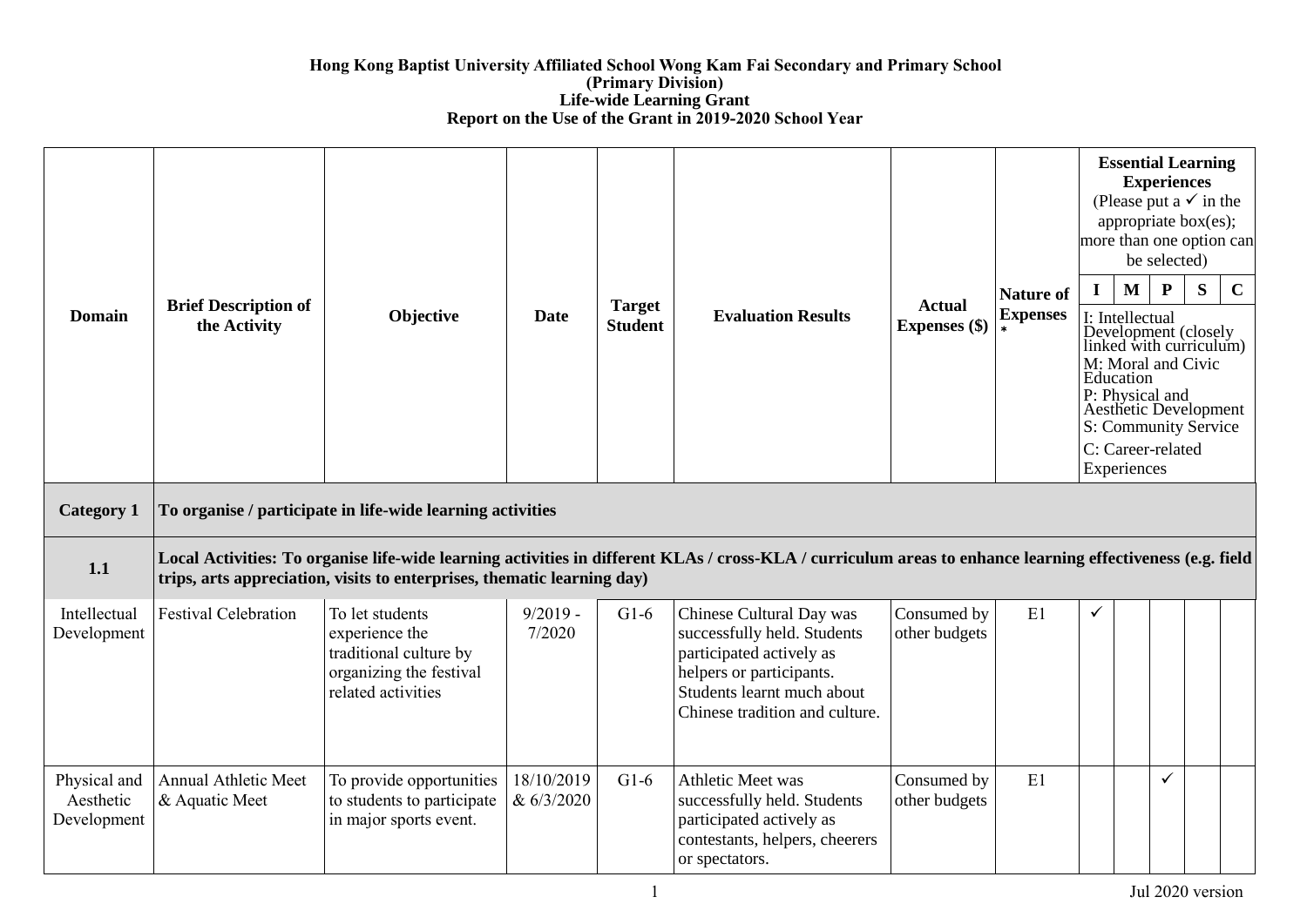| <b>Domain</b>                   | <b>Brief Description of</b><br>the Activity | Objective                                                                                                                   | <b>Date</b> | <b>Target</b><br><b>Student</b> | <b>Evaluation Results</b>                                                                                | <b>Actual</b><br>Expenses (\$) | <b>Nature of</b><br><b>Expenses</b> | $\mathbf I$ | $\mathbf{M}$<br>I: Intellectual<br>Education<br>Experiences | <b>Experiences</b><br>be selected)<br>$\mathbf{P}$<br>C: Career-related | <b>Essential Learning</b><br>(Please put a $\checkmark$ in the<br>appropriate box(es);<br>more than one option can<br>S<br>Development (closely<br>linked with curriculum)<br>M: Moral and Civic<br>P: Physical and<br>Aesthetic Development<br>S: Community Service | $\mathbf C$ |
|---------------------------------|---------------------------------------------|-----------------------------------------------------------------------------------------------------------------------------|-------------|---------------------------------|----------------------------------------------------------------------------------------------------------|--------------------------------|-------------------------------------|-------------|-------------------------------------------------------------|-------------------------------------------------------------------------|----------------------------------------------------------------------------------------------------------------------------------------------------------------------------------------------------------------------------------------------------------------------|-------------|
|                                 |                                             |                                                                                                                             |             |                                 | The Aquatic Meet was<br>cancelled due to the<br>pandemic.                                                |                                |                                     |             |                                                             |                                                                         |                                                                                                                                                                                                                                                                      |             |
| Intellectual<br>Development     | Local excursions (Tai<br>O, Yuen Long etc.) | To extend learning<br>activities beyond<br>classrooms                                                                       | 6/2020      | $G3-6$                          | The local excursions were<br>cancelled due to the<br>pandemic.                                           | NA                             | E1<br>E2                            | ✓           |                                                             |                                                                         |                                                                                                                                                                                                                                                                      |             |
| Moral and<br>Civic<br>Education | Outward Bound, Sai<br>Kung                  | To challenge themselves<br>and enhance personal<br>growth                                                                   | 6-9/4/2019  | G <sub>6</sub>                  | The Outward Bound was<br>cancelled due to the<br>pandemic.                                               | NA                             | E1<br>E2                            |             | $\checkmark$                                                | $\checkmark$                                                            |                                                                                                                                                                                                                                                                      |             |
| Moral and<br>Civic<br>Education | Play Day & Picnic Day                       | To build up student's<br>moral & civic values<br>such as responsibility,<br>cooperation and protect<br>our environment etc. | 6/11/2019   | $G1-6$                          | Students enjoyed the play day<br>very much. These activities<br>helped to build up their moral<br>value. | Consumed by<br>other budgets   | E1<br>E2                            |             | $\checkmark$                                                |                                                                         |                                                                                                                                                                                                                                                                      |             |
|                                 |                                             |                                                                                                                             |             |                                 | <b>Expenses on Item 1.1</b>                                                                              | <b>NA</b>                      |                                     |             |                                                             |                                                                         |                                                                                                                                                                                                                                                                      |             |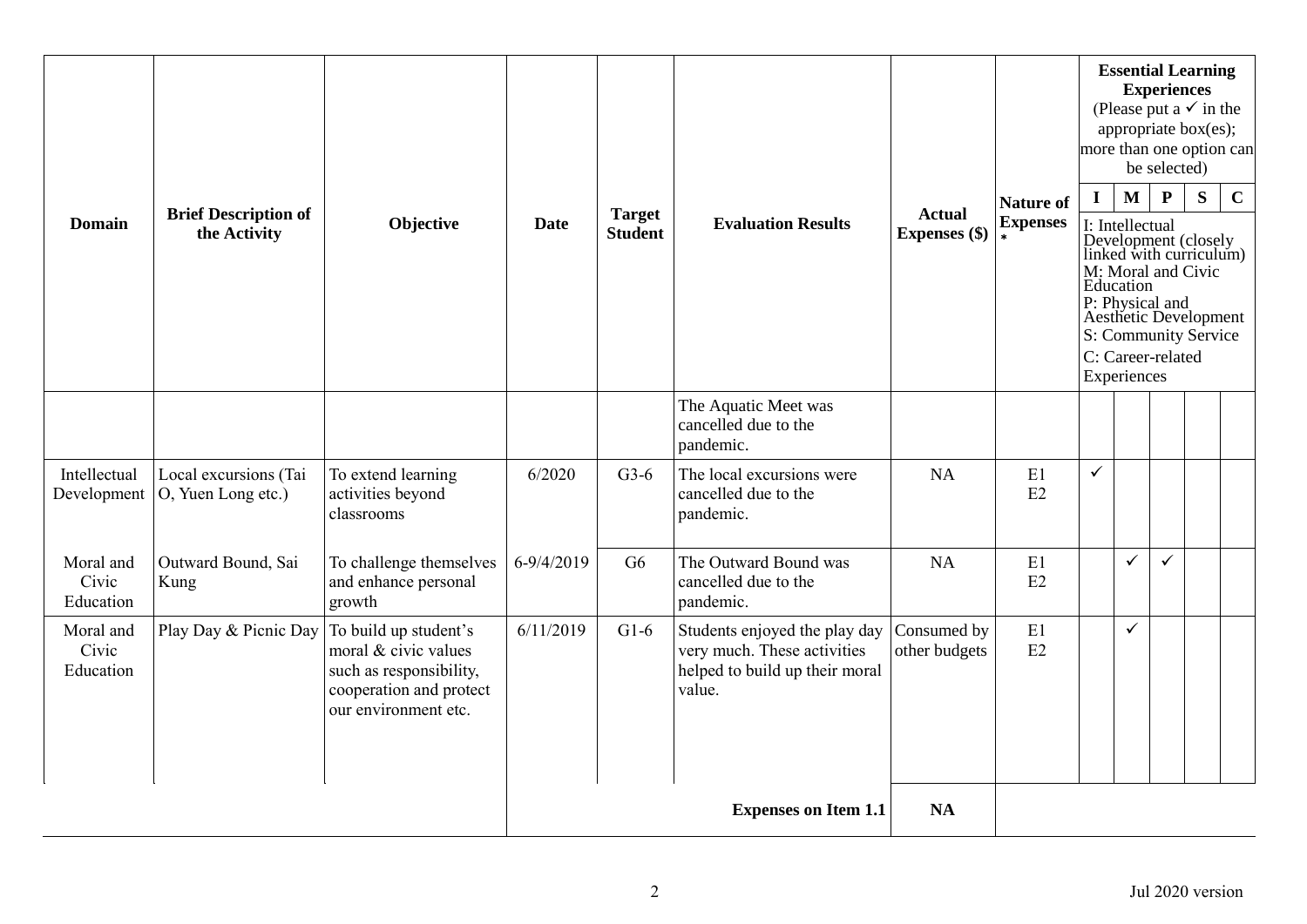| Domain                                   | <b>Brief Description of</b><br>the Activity                                                                      | Objective                                                                     | <b>Date</b>           | <b>Target</b><br><b>Student</b> | <b>Evaluation Results</b>                                                                                                                                                                                                                                                                                                                                                                                                            | <b>Actual</b><br>Expenses (\$) | <b>Nature of</b><br><b>Expenses</b> | $\mathbf I$  | <b>Essential Learning</b><br>(Please put a $\checkmark$ in the<br>appropriate box(es);<br>more than one option can<br>$\mathbf{M}$<br>I: Intellectual<br>Development (closely<br>linked with curriculum)<br>M: Moral and Civic<br>Education<br>P: Physical and<br>Aesthetic Development<br>S: Community Service<br>C: Career-related<br>Experiences | <b>Experiences</b><br>be selected)<br>$\mathbf{P}$ | S | $\mathbf C$ |
|------------------------------------------|------------------------------------------------------------------------------------------------------------------|-------------------------------------------------------------------------------|-----------------------|---------------------------------|--------------------------------------------------------------------------------------------------------------------------------------------------------------------------------------------------------------------------------------------------------------------------------------------------------------------------------------------------------------------------------------------------------------------------------------|--------------------------------|-------------------------------------|--------------|-----------------------------------------------------------------------------------------------------------------------------------------------------------------------------------------------------------------------------------------------------------------------------------------------------------------------------------------------------|----------------------------------------------------|---|-------------|
| 1.2                                      |                                                                                                                  |                                                                               |                       |                                 | Local Activities: To organise diversified life-wide learning activities to cater for students' interests and abilities for stretching students' potential and nurturing<br>in students positive values and attitudes (e.g. activities on multiple intelligences; physical, aesthetic and cultural activities; leadership training; service learning;<br>clubs and societies; school team training; uniformed groups; military camps) |                                |                                     |              |                                                                                                                                                                                                                                                                                                                                                     |                                                    |   |             |
| Physical and<br>Aesthetic<br>Development | <b>Sports Teams Training</b><br>(I.e. Basketball,<br>Soccer, Fencing,<br>Volleyball etc.)                        | To enhance team<br>members' skill level in<br>different sports team           | Sep 2019-<br>Aug 2020 | $G1-6$                          | The attendance rate was<br>satisfactory. Skill<br>enhancement was found after<br>training.                                                                                                                                                                                                                                                                                                                                           | 187, 405.18                    | E5                                  |              |                                                                                                                                                                                                                                                                                                                                                     | ✓                                                  |   |             |
| Physical and<br>Aesthetic<br>Development | Music, Performing<br>Arts and Visual Art<br>school teams training<br>(I.e. Choir, Orchestra,<br>Visual Art team) | To enhance team<br>members' skill level in<br>VA and different music<br>teams | Sep 2019-<br>Aug 2020 | $G1-6$                          | The attendance rate was<br>satisfactory. Quality<br>performances and artworks<br>were seen after training.                                                                                                                                                                                                                                                                                                                           | 242,785.00                     | E5                                  |              |                                                                                                                                                                                                                                                                                                                                                     | $\checkmark$                                       |   |             |
| Intellectual<br>Development              | School team training in<br>linguistic area (I.e.<br>Public speaking,<br>Debate)                                  | To enhance team<br>members' skill level in<br>speech, etc.                    | Sep 2019-<br>Aug 2020 | $G1-6$                          | Skill enhancement was found<br>after training.                                                                                                                                                                                                                                                                                                                                                                                       | 29,687.50                      | E5                                  | $\checkmark$ |                                                                                                                                                                                                                                                                                                                                                     |                                                    |   |             |
| Intellectual<br>Development              | School team training in<br>Logic-Mathematical<br>area (I.e. Lego<br>Robotics)                                    | To enhance team<br>members' skill level in<br>Math, science & IT area.        | Sep 2019-<br>Aug 2020 | $G1-6$                          | Trainings were cancelled due<br>to the pandemic.                                                                                                                                                                                                                                                                                                                                                                                     | NA                             | E <sub>5</sub>                      | $\checkmark$ |                                                                                                                                                                                                                                                                                                                                                     |                                                    |   |             |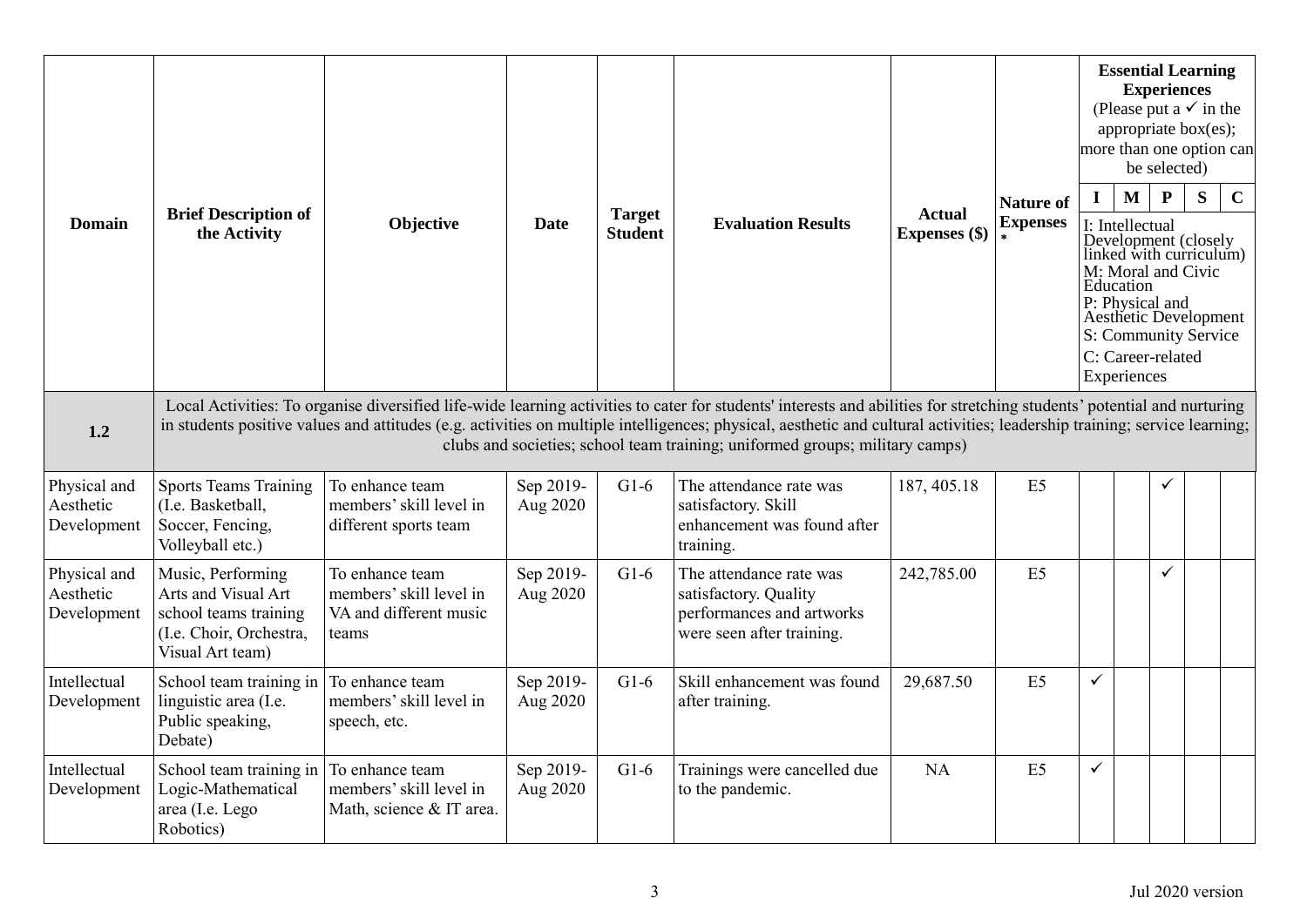| <b>Domain</b>                            | <b>Brief Description of</b><br>the Activity                                         | Objective                                                                   | <b>Date</b>           | <b>Target</b><br><b>Student</b> | <b>Evaluation Results</b>                                                                                                                                                                                                   | <b>Actual</b><br>Expenses (\$) | <b>Nature of</b><br><b>Expenses</b> | more than one option can<br>$\mathbf I$ | $\mathbf M$<br>I: Intellectual<br>Education<br>P: Physical and<br>C: Career-related | <b>Experiences</b><br>be selected)<br>$\mathbf{P}$ | <b>Essential Learning</b><br>(Please put a $\checkmark$ in the<br>appropriate box(es);<br>S<br>Development (closely<br>linked with curriculum)<br>M: Moral and Civic<br><b>Aesthetic Development</b><br>S: Community Service | $\mathbf C$ |
|------------------------------------------|-------------------------------------------------------------------------------------|-----------------------------------------------------------------------------|-----------------------|---------------------------------|-----------------------------------------------------------------------------------------------------------------------------------------------------------------------------------------------------------------------------|--------------------------------|-------------------------------------|-----------------------------------------|-------------------------------------------------------------------------------------|----------------------------------------------------|------------------------------------------------------------------------------------------------------------------------------------------------------------------------------------------------------------------------------|-------------|
| Community<br>Service                     | Uniform Team training<br>(I.e. Scouts & Boys'<br>Brigade)                           | To enhance team<br>members' skill level in<br>scout, Boys' Brigade          | Sep 2019-<br>Aug 2020 | $G1-6$                          | Some of the training sessions<br>were cancelled due to<br>pandemic. However, for those<br>sessions held successfully,<br>students' skill level was<br>enhanced.                                                             | 7,200.00                       | E5                                  |                                         | Experiences                                                                         |                                                    | ✓                                                                                                                                                                                                                            |             |
| Physical and<br>Aesthetic<br>Development | Sports classes (I.e.<br>Soccer, Badminton,<br>Table tennis, Rope-<br>skipping etc.) | To provide opportunities<br>for students to try<br>different type of sports | Sep 2019-<br>Aug 2020 | $G1-6$                          | The participation rate was<br>satisfactory. Students had<br>chances to try different type<br>of sports, which help to<br>optimize their interests and<br>talents in the physical<br>domain.                                 | 88,632.60                      | E5                                  |                                         |                                                                                     | ✓                                                  |                                                                                                                                                                                                                              |             |
| Physical and<br>Aesthetic<br>Development | Music and Visual Art<br>classes (I.e. Chinese<br>Drum, Handbell,<br>Dance)          | To provide opportunities<br>for students to learn<br>music and art          | Sep 2019-<br>Aug 2020 | $G1-6$                          | The participation rate was<br>satisfactory. Students had<br>chances try different type of<br>musical instrument and Arts<br>technique, which help to<br>optimize their interests and<br>talents in the aesthetic<br>domain. | 280,890.00                     | E <sub>5</sub>                      |                                         |                                                                                     | ✓                                                  |                                                                                                                                                                                                                              |             |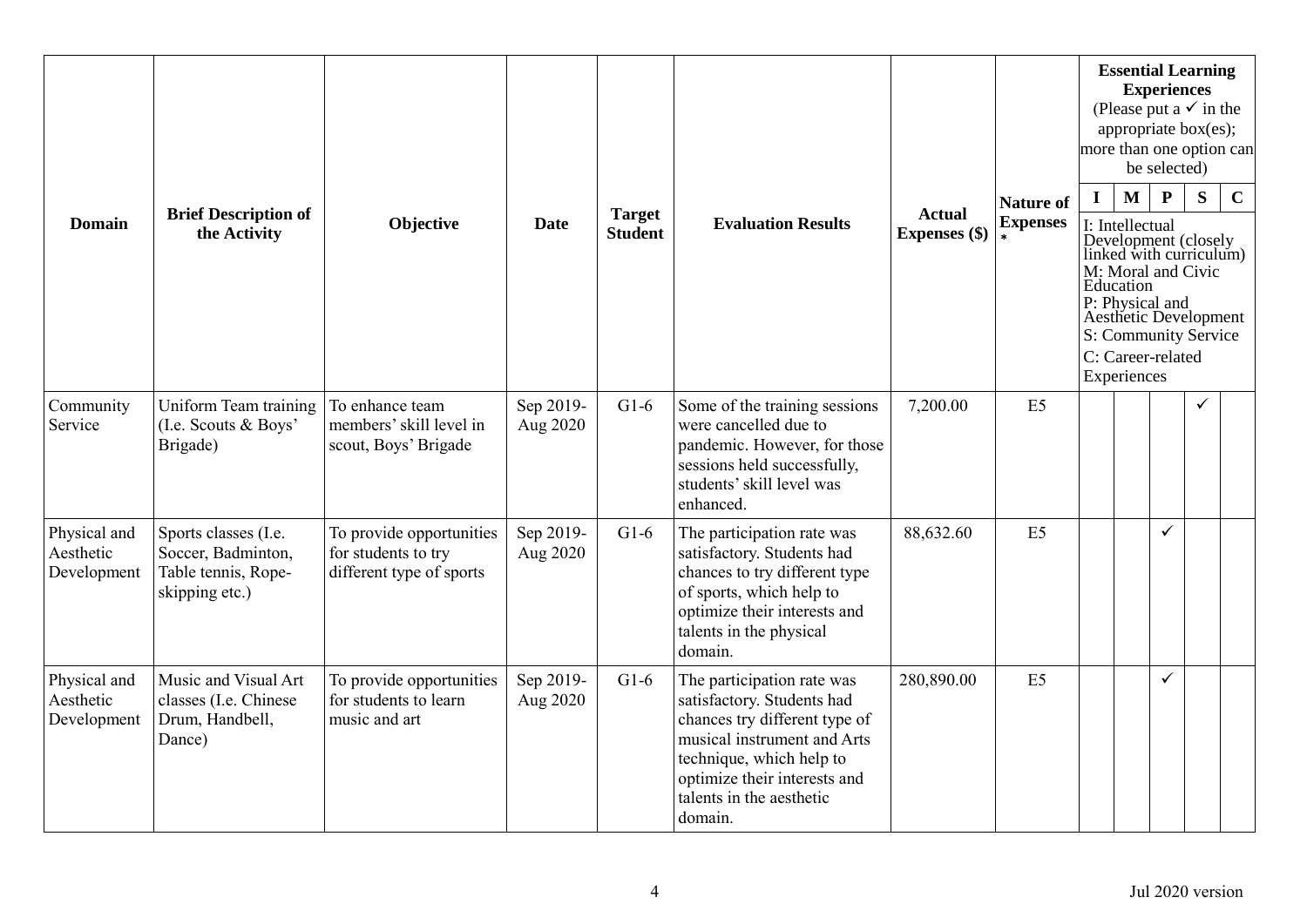|                                                          |                                                                                                 |                                                                                              |                       |                                 |                                                                                                                                   |                                |                                     | <b>Essential Learning</b><br><b>Experiences</b><br>(Please put a $\checkmark$ in the<br>appropriate box(es);<br>more than one option can<br>be selected) |                                                             |                                                                                                                                                                             |              |             |  |
|----------------------------------------------------------|-------------------------------------------------------------------------------------------------|----------------------------------------------------------------------------------------------|-----------------------|---------------------------------|-----------------------------------------------------------------------------------------------------------------------------------|--------------------------------|-------------------------------------|----------------------------------------------------------------------------------------------------------------------------------------------------------|-------------------------------------------------------------|-----------------------------------------------------------------------------------------------------------------------------------------------------------------------------|--------------|-------------|--|
| <b>Domain</b>                                            | <b>Brief Description of</b><br>the Activity                                                     | Objective                                                                                    | <b>Date</b>           | <b>Target</b><br><b>Student</b> | <b>Evaluation Results</b>                                                                                                         | <b>Actual</b><br>Expenses (\$) | <b>Nature of</b><br><b>Expenses</b> | $\mathbf{I}$                                                                                                                                             | $\mathbf{M}$<br>I: Intellectual<br>Education<br>Experiences | ${\bf P}$<br>Development (closely<br>linked with curriculum)<br>M: Moral and Civic<br>P: Physical and<br>Aesthetic Development<br>S: Community Service<br>C: Career-related | S            | $\mathbf C$ |  |
| Intellectual<br>Development                              | Languages classes (I.e.<br>Public speaking,<br>Modern languages)                                | To provide opportunities<br>for students to<br>experience in speech<br>training              | Sep 2019-<br>Aug 2020 | $G1-6$                          | Trainings were cancelled due<br>to the pandemic.                                                                                  | <b>NA</b>                      | E5                                  | $\checkmark$                                                                                                                                             |                                                             |                                                                                                                                                                             |              |             |  |
| Intellectual<br>Development                              | Mathematics &<br>technological classes<br>(I.e. 3D printing,<br>coding, Mathematics<br>$etc.$ ) | To provide opportunities<br>for students to<br>experience in Math,<br>science & IT area.     | Sep 2019-<br>Aug 2020 | $G1-6$                          | The participation rate was<br>satisfactory. Students had<br>chances to experience<br>different area of STEAM.                     | 17,600                         | E5                                  | $\checkmark$                                                                                                                                             |                                                             |                                                                                                                                                                             |              |             |  |
| Moral and<br>Civic<br>Education,<br>Community<br>Service | Interpersonal skill<br>training courses $\&$<br>community service                               | To provide opportunities<br>for students to develop<br>interpersonal &<br>community services | Sep 2019-<br>Aug 2020 | $G5-6$                          | Trainings were cancelled due<br>to the pandemic.                                                                                  | <b>NA</b>                      | E <sub>5</sub>                      |                                                                                                                                                          | ✓                                                           |                                                                                                                                                                             | $\checkmark$ |             |  |
| Physical and<br>Aesthetic<br>Development                 | <b>Winter Concert</b>                                                                           | To provide opportunity<br>to students to showcase<br>their talents in music                  | Jan 2020              | $G1-6$                          | The activity was a great<br>success. Students performed<br>in various items such as<br>piano, handbell, Chinese<br>drum, and etc. | Consumed by<br>other budgets   | E1<br>E <sub>5</sub>                |                                                                                                                                                          |                                                             | $\checkmark$                                                                                                                                                                |              |             |  |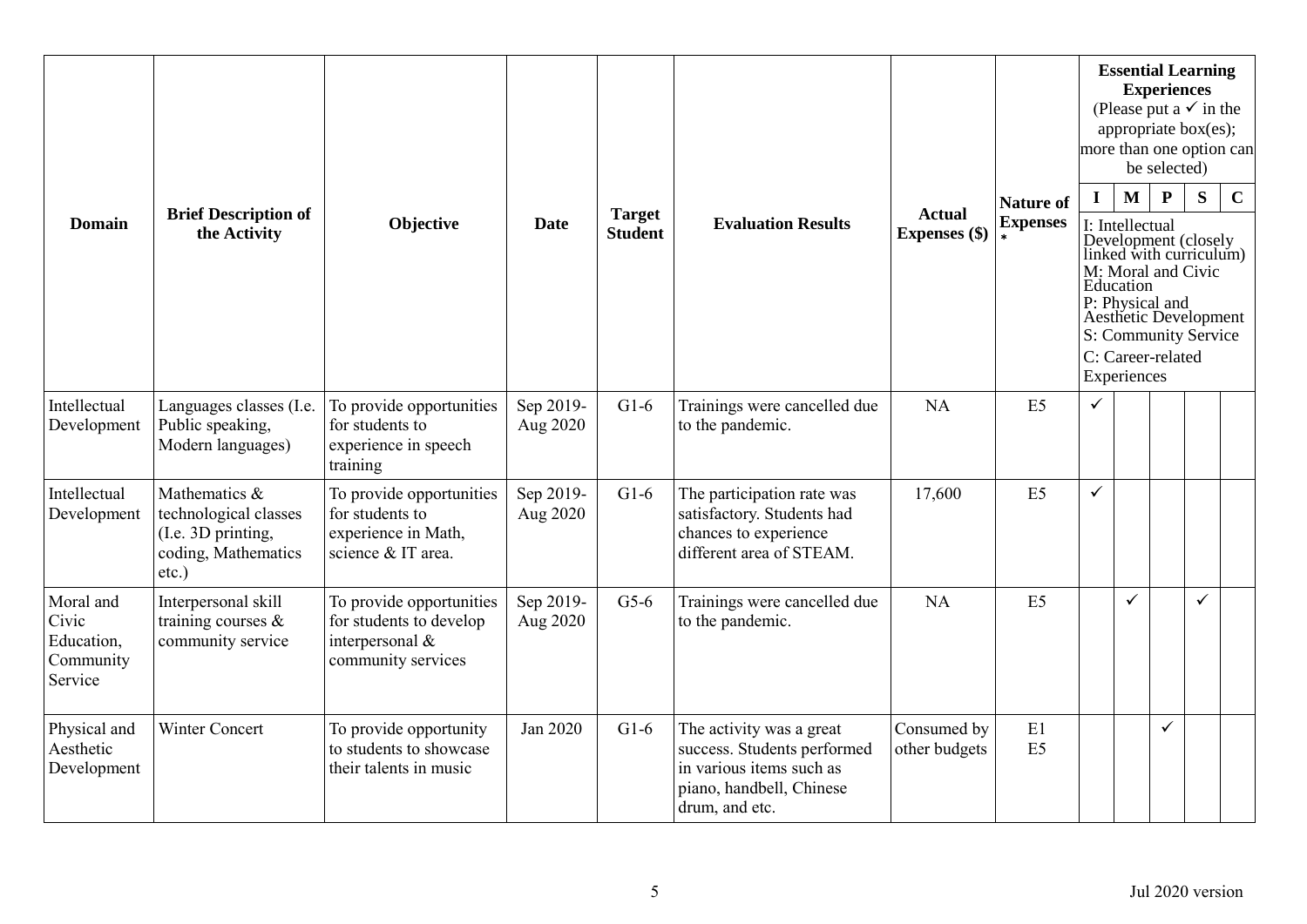| <b>Domain</b>                            | <b>Brief Description of</b><br>the Activity                            | Objective                                                                                                                                             | <b>Date</b>          | <b>Target</b><br><b>Student</b> | <b>Evaluation Results</b>                                                                                                                                                                                                              | <b>Actual</b><br>Expenses (\$) | <b>Nature of</b><br><b>Expenses</b> | <b>Essential Learning</b><br><b>Experiences</b><br>(Please put a $\checkmark$ in the<br>appropriate box(es);<br>more than one option can<br>be selected)<br>$\mathbf{M}$<br>$\mathbf{P}$<br>$\mathbf{I}$<br>I: Intellectual<br>Development (closely<br>linked with curriculum)<br>M: Moral and Civic<br>Education<br>P: Physical and<br>Aesthetic Development<br>S: Community Service<br>C: Career-related<br>Experiences |  |   | S | $\mathbf C$ |
|------------------------------------------|------------------------------------------------------------------------|-------------------------------------------------------------------------------------------------------------------------------------------------------|----------------------|---------------------------------|----------------------------------------------------------------------------------------------------------------------------------------------------------------------------------------------------------------------------------------|--------------------------------|-------------------------------------|---------------------------------------------------------------------------------------------------------------------------------------------------------------------------------------------------------------------------------------------------------------------------------------------------------------------------------------------------------------------------------------------------------------------------|--|---|---|-------------|
| Physical and<br>Aesthetic<br>Development | Variety Show                                                           | To provide opportunity<br>to students to showcase<br>their talents in music,<br>singing, dancing and<br>acting                                        | May 2020             | $G1-6$                          | Variety Show was cancelled<br>due to the pandemic.                                                                                                                                                                                     | <b>NA</b>                      | E1<br>E5                            |                                                                                                                                                                                                                                                                                                                                                                                                                           |  | ✓ |   |             |
|                                          |                                                                        |                                                                                                                                                       |                      |                                 | <b>Expenses on Item 1.2</b>                                                                                                                                                                                                            | 854,200.28                     |                                     |                                                                                                                                                                                                                                                                                                                                                                                                                           |  |   |   |             |
| 1.3                                      |                                                                        |                                                                                                                                                       |                      |                                 | Non-Local Activities: To organise or participate in non-local exchange activities or non-local competitions to broaden students' horizons                                                                                              |                                |                                     |                                                                                                                                                                                                                                                                                                                                                                                                                           |  |   |   |             |
| Intellectual<br>Development              | Asia Pacific Robot<br>Alliance - Taiwan<br>International<br>Tournament | To nurture creativity and<br>team spirit, and<br>exchange experience in<br>making robots with<br>students in an<br>international-scale<br>competition | $13 -$<br>15/12/2019 | $G5-6$                          | This was a great experience<br>for both teachers and<br>students. Students were<br>inspired by the performances<br>of other teams around the<br>world. They also enhanced<br>their creativity and team spirit<br>after the tournament. | Consumed by<br>other budgets   | E3<br>E <sub>4</sub>                | ✓                                                                                                                                                                                                                                                                                                                                                                                                                         |  |   |   |             |
|                                          |                                                                        |                                                                                                                                                       |                      |                                 | <b>Expenses on Item 1.3</b>                                                                                                                                                                                                            | <b>NA</b>                      |                                     |                                                                                                                                                                                                                                                                                                                                                                                                                           |  |   |   |             |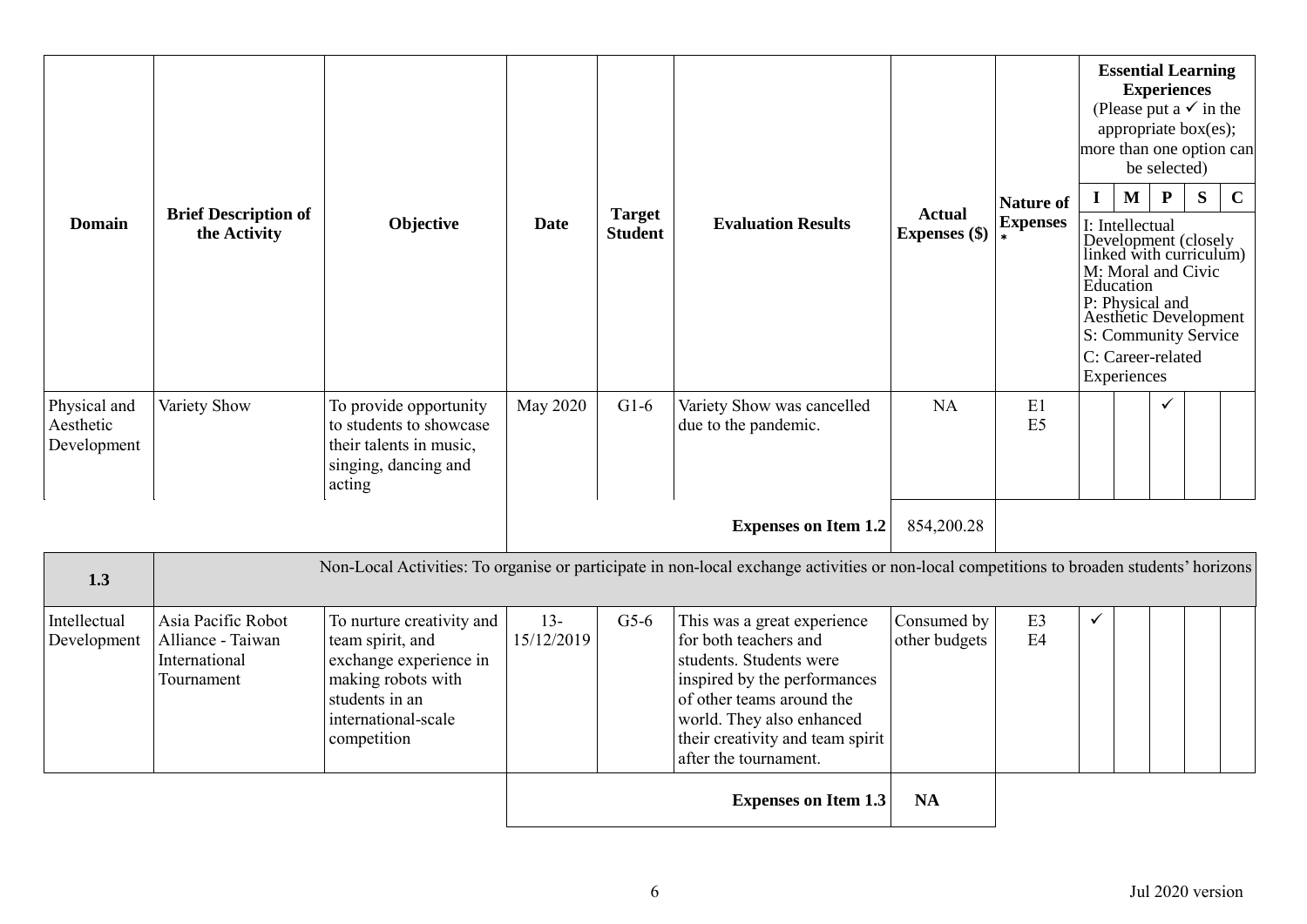| <b>Domain</b> | <b>Brief Description of</b><br>the Activity | Objective | <b>Date</b> | <b>Target</b><br><b>Student</b> | <b>Evaluation Results</b>      | <b>Actual</b><br><b>Expenses</b> (\$) | <b>Nature of</b><br><b>Expenses</b><br>$\star$ | more than one option can<br>Education | $\mathbf M$<br>I: Intellectual<br>P: Physical and<br>C: Career-related<br>Experiences | <b>Experiences</b><br>be selected)<br>$\mathbf{P}$ | <b>Essential Learning</b><br>(Please put a $\checkmark$ in the<br>appropriate box(es);<br>S<br>Development (closely<br>linked with curriculum)<br>M: Moral and Civic<br>Aesthetic Development<br>S: Community Service | $\mathbf C$ |
|---------------|---------------------------------------------|-----------|-------------|---------------------------------|--------------------------------|---------------------------------------|------------------------------------------------|---------------------------------------|---------------------------------------------------------------------------------------|----------------------------------------------------|-----------------------------------------------------------------------------------------------------------------------------------------------------------------------------------------------------------------------|-------------|
| 1.4           | <b>Others</b>                               |           |             |                                 |                                |                                       |                                                |                                       |                                                                                       |                                                    |                                                                                                                                                                                                                       |             |
| NA            | NA                                          | NA        | NA          | NA                              | NA                             | NA                                    | NA                                             |                                       |                                                                                       |                                                    |                                                                                                                                                                                                                       |             |
|               |                                             |           |             |                                 | <b>Expenses on Item 1.4</b>    | NA                                    |                                                |                                       |                                                                                       |                                                    |                                                                                                                                                                                                                       |             |
|               |                                             |           |             |                                 | <b>Expenses for Category 1</b> | 854,200.28                            |                                                |                                       |                                                                                       |                                                    |                                                                                                                                                                                                                       |             |

| Domain                                   | Item                                                                      | <b>Purpose</b>                                                                                                   | <b>Actual Expenses</b> (\$) |
|------------------------------------------|---------------------------------------------------------------------------|------------------------------------------------------------------------------------------------------------------|-----------------------------|
| Category 2                               | To procure equipment, consumables or learning resources for promoting LWL |                                                                                                                  |                             |
| Physical and<br>Aesthetic<br>Development | Sports equipment                                                          | For PE lessons and sports team training                                                                          |                             |
| Physical and<br>Aesthetic<br>Development | Music instruments purchase and replacement                                | For purchasing new music instruments and replacing old<br>and disposed music instruments for music team training | 45,799.72                   |